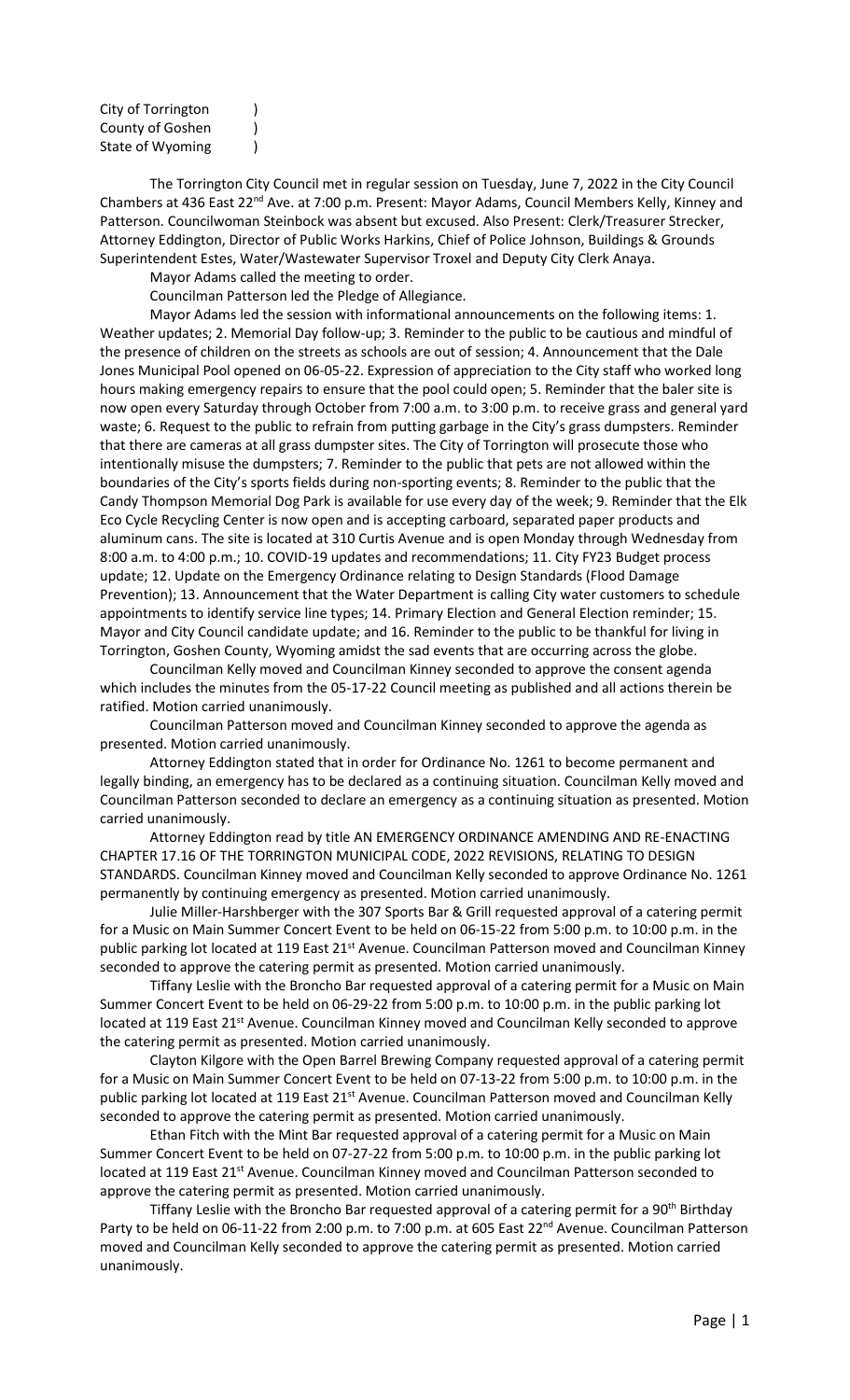Clerk/Treasurer Strecker presented for approval the potential sale of the property located at 217 West 20<sup>th</sup> Avenue. She stated that the building is currently being utilized by the Facility Maintenance Department for storage and indicated that the sale of the building through the process of sealed bids was advertised in the Torrington Telegram a total of three times. Clerk/Treasurer Strecker commented that only one bid was submitted for consideration by Elise Mooc. She stated that Ms. Mooc bid an amount of \$190,000.00 and indicated that the market analysis of the property that was completed revealed a fair market value of \$230,500.00. Buildings & Grounds Superintendent Estes commented that if the Mayor and Council approve the sale of the property, staff intends to use the funds received from the sale to build an addition to the existing shop building located to the west of the Lincoln Community Complex Center. He stated that the expansion would allow for all of the Facility Maintenance Department buildings to be centrally located. Councilman Kinney moved and Councilman Patterson seconded to accept the bid from Elise Mooc in the amount of \$190,000.00 for the sale of the property located at 217 West 20<sup>th</sup> Avenue. Motion carried unanimously.

Water/Wastewater Supervisor Troxel presented the bid results for a New Combination Single Engine Dual Stage Sewer Cleaner with Hydrostatic Driven Vacuum System Mounted on a Heavy Duty Truck Chassis. He stated that staff recommends awarding the bid to Joe Johnson Equipment of Billings, Montana in the amount of \$354,286.00. Councilman Kelly moved and Councilman Kinney seconded to award the bid to Joe Johnson Equipment of Billings, Montana in the amount of \$354,286.00 as presented. Motion carried unanimously.

Attorney Eddington read by title AN ORDINANCE CREATING AND ENACTING CHAPTER 13.18 OF THE TORRINGTON MUNICIPAL CODE, 2022 REVISIONS, RELATING TO SURFACE WATER DRAINAGE. Director of Public Works (DPW) Harkins briefly summarized the proposed ordinance as it had previously been discussed in depth at a Work Session held by the City Council on 06-01-22. He stated that the ordinance will create a storm water utility that will allow the City of Torrington to collect funds to enhance, expand and maintain the storm drains that are located within City limits. DPW Harkins indicated that the City has numerous locations where flooding occurs due to storm events and commented that the creation of this type of utility will help alleviate those specific flooding situations. He stated that if the ordinance is approved by the Mayor and Council after three readings, it will then have to be added to the November 2022 ballot and the constituents of the City will have to vote in favor of or against the creation of the utility. Water/Wastewater Supervisor Troxel spoke in support of the creation of the storm water utility. Councilman Patterson moved and Councilman Kinney seconded to approve the ordinance on first reading as presented. Motion carried unanimously.

Attorney Eddington read by title AN ORDINANCE PROVIDING FOR THE APPROPRIATION OF MONEY BY THE CITY OF TORRINGTON, WYOMING, TO MEET ITS GENERAL FUND REQUIREMENTS AND OBLIGATIONS, TO MEET ITS ENTERPRISE FUND REQUIREMENTS AND OBLIGATIONS, FOR THE 2023 FISCAL YEAR COMMENCING JULY 1, 2022 AND FIXING THE SUM TO BE RAISED BY TAXATION. Clerk/Treasurer Strecker stated that there have been several changes that have been implemented to the budget since it was approved on first reading. She indicated that the budget is at a point where it is balanced and commented that the total appropriations for the FY23 Budget so far are \$38,485,598.00. Clerk/Treasurer Strecker stated that other items still pending include: Cash Balances/Cash Carry Over Review(s) and Administrative Fees. Councilman Kinney moved and Councilman Patterson seconded to approve the FY23 Budget on second reading as presented. Motion carried unanimously.

The bills from 05-18-22 to 06-07-22 were presented for payment. Councilman Kelly moved and Councilman Kinney seconded to approve the bills for payment as presented. Motion carried unanimously.

Mayor Adams asked for public comments, questions or concerns. None were heard.

Councilman Kinney moved and Councilman Patterson seconded to adjourn to executive session to discuss a potential donation. Motion carried unanimously.

Councilman Patterson moved and Councilman Kinney seconded to return the Mayor and Council to regular session. Motion carried unanimously.

Councilman Kinney moved and Councilman Kelly seconded to accept the donation as presented. Motion carried unanimously.

Councilman Patterson moved and Councilman Kinney seconded that there being no further business to come before the Mayor and Council to adjourn at 8:03 p.m. Motion carried unanimously.

The following bills were approved for payment: 73600 AT&T MOBILITY cardiac monitor transmission fees 33.46;73601 BLACK HILLS ENERGY utilities-gas 2349.76;73602 CITY OF TORRINGTON payroll withholding 155.00;73603 DENT, DAVID A. Golf Pro Payable 1775.01;73604 GOSHEN CO DISTRICT COURT CLERK payroll withholding 100.00;73605 GREAT-WEST TRUST CO LLC payroll withholding 1425.00;73606 MERITAIN HEALTH INC. premium-ins/life admin 44958.15;73607 NEW YORK LIFE payroll withholding 359.37;73608 CITY OF TORRINGTON c/o PINNACLE BANK health reserve noninsured PR employee premium/MT positions 10434.75;73609 REGIONAL CARE INC. select flex admin 96.00;73610 STANDARD INSURANCE CO premium-long term disability 2148.85;73611 TORRINGTON EMPLOYEES INSURANCE premium 87971.31;73612 TORRINGTON EMPLOYEES INSURANCE select flex contributions 2945.54;73613 WY RETIREMENT SYSTEMS Torr Vol EMT Pension 37.50;73614 WY DEPT OF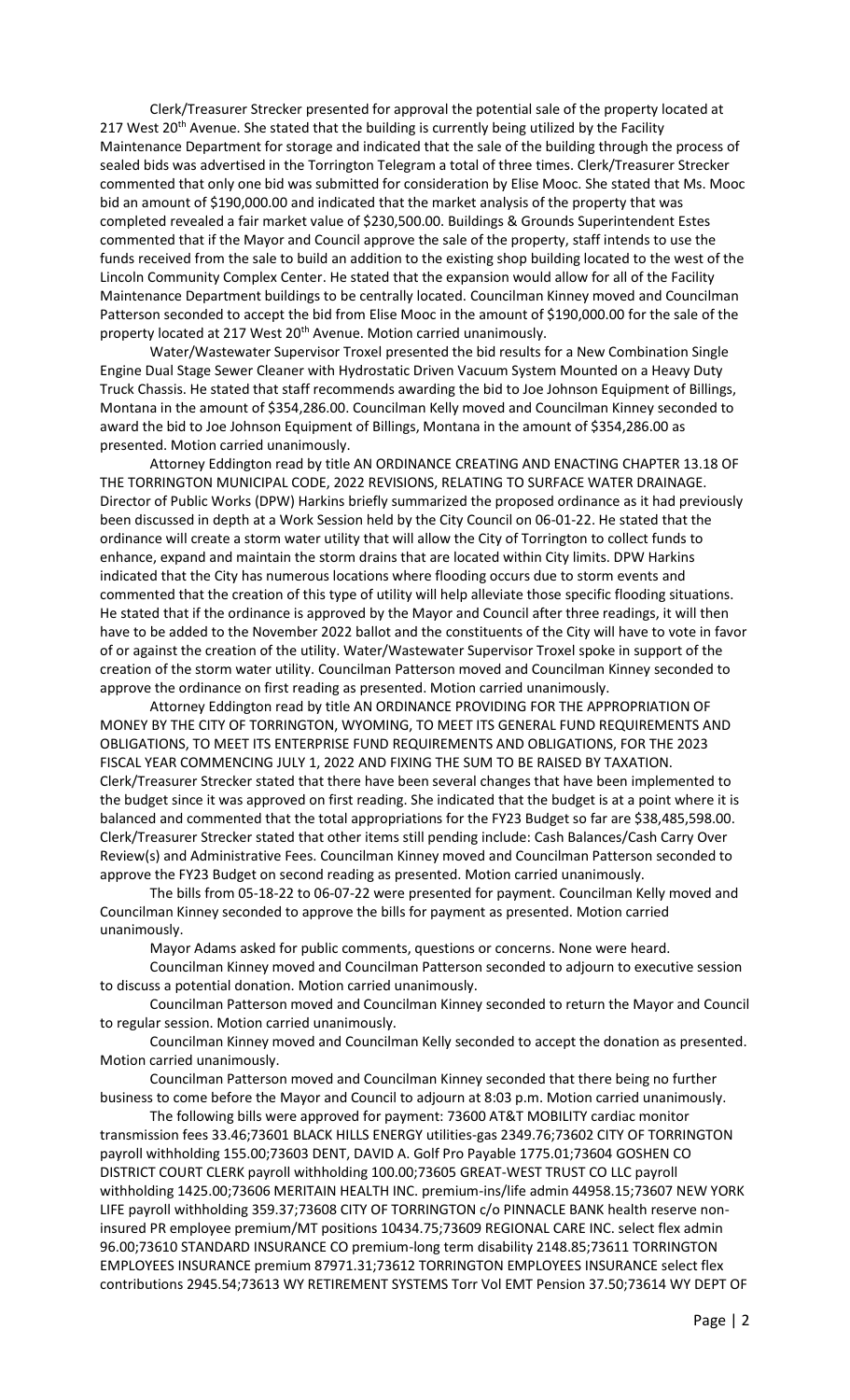REVENUE sales tax 19188.76;73615 AT&T MOBILITY cardiac monitor transmission fees 40.04;73616 VIAERO WIRELESS phone/set up,wireless hotspots 615.81;73617 SOUTH TORRINGTON WATER & SEWER DISTRICT museum-water/sewer 180.50;73618 CENTURYLINK data lines 2361.28;73619 WOYAK, KATHLEEN deposit refund 84.38;73620 PINNEY, KAILEY deposit refund 242.34;73621 WHITE, VERONICA deposit refund 44.03;73622 FREOUF, CLAYTON & NANEY, TIFFANY deposit refund 136.29;73623 HAFFNER, KAYLIE deposit refund 96.09;73624 R & MM INVESTMENTS deposit refund 172.29;73625 CALOMERIS, LESLEY J. deposit refund 4.02;73626 MYRTLE, JARED D. deposit refund 38.30;73627 HISQUIERDO, SARAH L. deposit refund 177.46;73628 KING, THOMAS & REBECCA deposit refund 51.32; 73629 RAMOS, ABRAHAM deposit refund 54.58;73630 GEORGE, LAYNE deposit refund 22.14;73631 GILES, RANDY property clean-up 325.00;73632 YOUTZ, DANA mileage reimb 358.60;73633 HIGH PLAINS APT credit/deposit refund 72.87;73634 TORRINGTON SAGE APT deposit refund 67.02;73635 21ST CENTURY EQUIPMENT LLC fire extinguisher & bracket 101.54;73636 A & C SHEET METAL sheet metal by sheet,bending & cutting 51.68;73637 ABSOLUTE SOLUTIONS shipping & handling for warranty repair 15.60;73638 ACCUSCREEN MOBILE DRUG TESTING SERVICES rapid screen drug tests 840.00;73639 KIEFER AQUATICS lifeguard chair/umbrella 1963.00;73640 ALTEC INDUSTRIES INC. repair-boom of bucket truck 332.86;73641 ANGEL ARMOR LLC soft body armor & carrier 1751.55;73642 ATCO INTERNATIONAL suppress,heaven scent-dumpsters 2006.00;73643 AVI PC FY22 Electrical Inventory Project 5833.00;73644 BACKFLOW PREVENTION SUPPLY INC. repair backflow check 261.15;73645 BIG WOOD TREE SERVICE LLC remove tree stump,stump grind trees 1400.00;73646 BLACKBURN MANUFACTURING CO pesticide flags 120.63;73647 BLARIX LLC swimsuit tops 43.85;73648 BLARIX LLC lifeguard swimsuits,lanyards 915.43;73649 BLOEDORN LUMBER CO-TORRINGTON flags,shovel, adjustable rake,bushings,adapters,nipples,sink trap,couplings,lacquer thinner,pvc pipe,plugs,tee,union, sealant,gas can,diesel can,levels,elbows,bolts,pointed laths,tape,galv cap,knee pads,granite hex,screws, galv wire,angle brooms,utility brush,spray paint,rubber tarp straps,mopstick,oil,cap 538.46;73650 BLOEDORN LUMBER CO-TORRINGTON screws,ac plywood 568.44;73651 BOALCH, MARC D. mowingmuseum 60.00;73652 BOMGAARS SUPPLY INC. compost/garden peat,puppy chow,hinges,poly tarps,oil, mulch,ferry morse seed,siphon pump,drill pump kits,utility pump,clevis grab hook,battery,pipe plugs, quick links,brush,hose assy,hydraulic fluid,shovel,cat litter 699.19;73653 BORDER STATES INDUSTRIES INC. meter/main,pvc,lightning arrstors,tap connectors,protective cap,conduit,straps,copper,poly cutouts,heater,pvc elbows,triplex,meter bases w/ breakers 13320.83;73654 BROWN CO spark plugs, engine oil,blade 171.56;73655 CENTURY LUMBER CENTER electric boxes,outlet covers,outlets,nipples, conduit locknuts,screws,pinch tool,couplings,pinch clamps,adjustable nozzle,expanding hose,bushings, adapters,elbows,yard hydrant,black pipe,harveyseal,ball valves,primer,pvc pipe,mold/mildew disinfectant,washers,tees,teflon paste,fasteners,single cut key,key ring,twin circle spray,common nails, marking flags,garden sprayer,sewer pipe,pvc cement,primer cement,flex pipe,plugs,valve box w/ cover, pistol nozzle,menders w/ clamps,sprinkler heads,pex tube,demount clip,connectors,rakes,poly pipe, propane cylinder,clamps,torch kit,tape,pvc slip cap,shovel handle,bolts,t anchors,pvc extensions, rectorseal,unions,primer,cleaner,pvc pipe,gorilla glue,bit,anchors,brooms,dust pans,screwdrivers, shovel,handle,blades,trimmer line,paint,roller cover,twist poly rope,sprinkler valve,hand float, compression sprayer,inkzall marker 2814.49;73656 CITYSERVICEVALCON LLC Phillips 66 terminal maint fee 16.00;73657 CITYSERVICEVALCON LLC jet fuel 4263.43;73658 CITY OF TORRINGTON WCG Gift Certificates 1000.00;73659 CLARKE, JOSEPH A. plumbing repairs 1014.69;73660 CONNECTING POINT copier all-inclusive service contracts,extra copies 465.57;73661 CONTRACTORS MATERIALS INC. cones w/ bands,hoses 295.97;73662 ALYSSA MARIE COULSON Court Appointed Attorney 220.00;73663 CULLIGAN WATER CONDITIONING OF TORRINGTON dispenser rentals,water,cups 272.40;73664 DANA KEPNER CO INC. direct acting valves 310.00;73665 ARNOLD POOL CO mastertemp heater-pool 2319.16; 73666 DECKER, STEVE oil,spring fertilizer,growth regulator,herbicide,pesticide,weed killer,wetting agent, filter sand,pea gravel,fly spray-landfill 18840.15;73667 COTTONWOOD CATERING catering-museum open house 500.00;73668 D-LUX SCREEN PRINTING INC. waste container caution stickers 359.75;73669 DURR UNIVERSAL INC. air filters 1583.76;73670 E P CONSTRUCTION cement work-animal shelter 891.57; 73671 ENERGY LABORATORIES INC. lab testing 816.50;73672 FASTENAL CO safety vests,safety glasses, batteries,cable ties,respirator masks,goggles,chlorine bleach,caution tape,mesh vests 670.51;73673 FLOYD'S TRUCK CENTER INC. air spring 156.41;73674 FRESH FOODS food-feed prisoners working at cemetery 175.20;73675 FRITZLER, LARRY & DEBORAH pump septic tanks 709.00;73676 G & L CONCRETE concrete 465.00;73677 PRO QUALITY PEST CONTROL rodent control 130.00;73678 GOSHEN CO ECONOMIC ¼ cent sales tax 27468.84;73679 GOSHEN CO SHERIFF lightbar & control head 200.00;73680 GOSHEN DIESEL SERVICE filter 517.95;73681 GREENLINE PRODUCTS INC. orange blast for washing equipment 1197.00;73682 GW MECHANICAL INC. plumbing work 210.00;73683 HAWKINS INC. chlorine granular-pool chemical 590.00;73684 USABLUEBOOK mag meter cable,gaskets,nuts,remote control 3333.35;73685 HICKEY & EVANS LLP PCA filing 54.00;73686 HUB INTERNATIONAL MOUNTAIN STATES LIMITED endorsement adding Kubota Mower 35.00;73687 IDEAL LINEN/BLUFFS FACILITY SOLUTION trash bags,paper towels,toilet paper,urinal screens,cleaner,dust bag kits 1049.69;73688 INDEPENDENT PLUMBING & HEATING INC. fxf valve 199.02;73689 J HARLEN CO INC. fire proof clothing 189.95;73690 KATH BROADCASTING CO LLC tower rent,ad,City Council meetings 650.00;73691 L N CURTIS & SONS